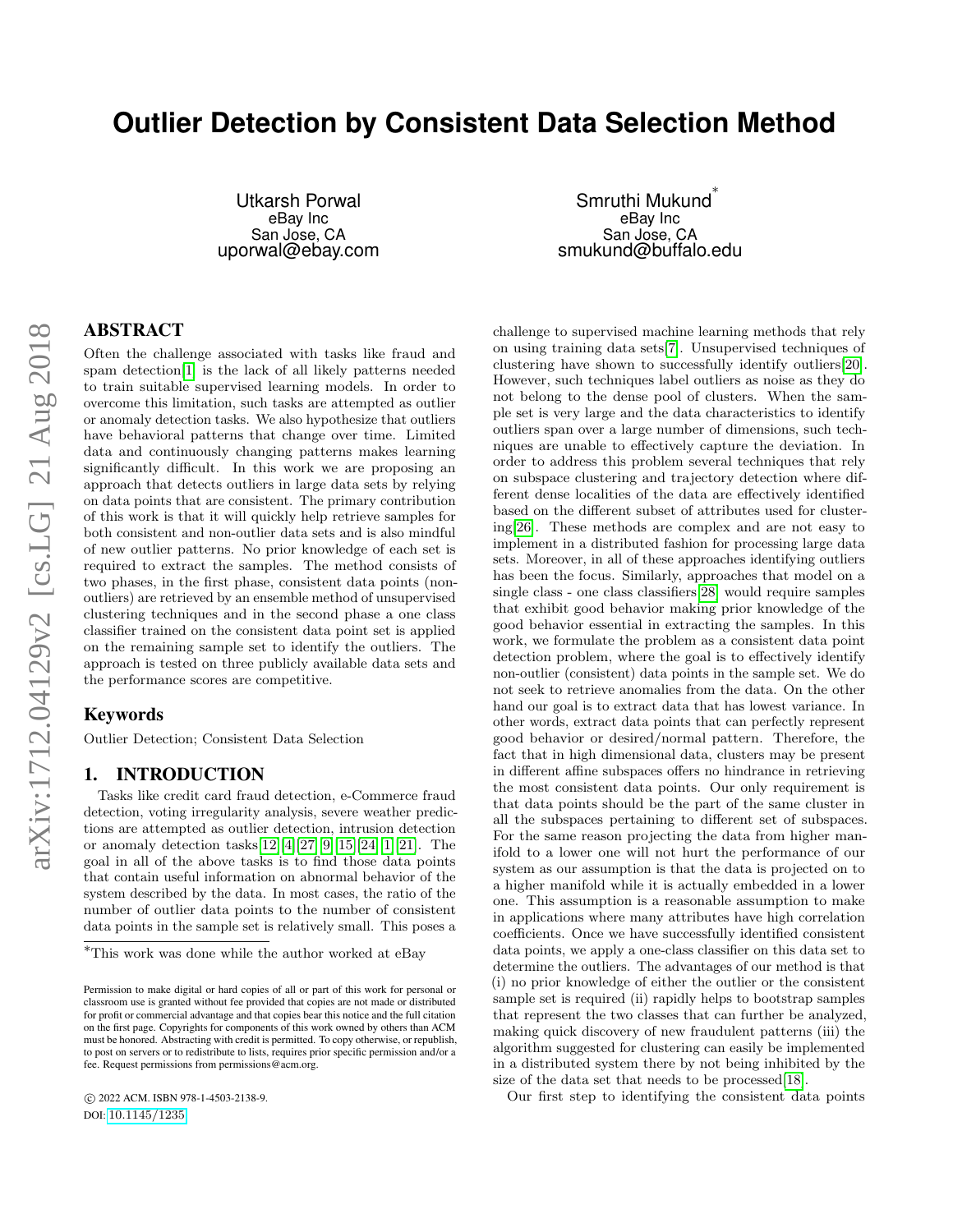is based on an ensemble of clustering techniques. Ensemble of learners is proven to be more effective than a single learner and is been used heavily in supervised setting[\[8\]](#page-5-11)[\[25\]](#page-5-12). However, ensemble of unsupervised methods is also been used for the task of outlier detection[\[3\]](#page-5-13).As highlighted by Ana et al.[\[10\]](#page-5-14) clustering technique is effective in identifying consistent clusters in the sample set. In this work, we use the popular  $k$ -means clustering technique in an ensemble fashion and cluster data into different  $k$  values. A similarity measure is then used to measure consistent cluster associations for each datapoint. The second step is to detect the outliers. Consistent data points found in the first step are used to train a one class classifier. The original application of one-class classifiers was in outlier detection[\[29\]](#page-6-2). One-class classification is significant in applications where only data belonging to one class in a two class problem is easy to obtain. Data of the other class is either difficult to obtain or is expensive to collect. Tax et al.[\[31\]](#page-6-3) and Manevitz et al.[\[23\]](#page-5-15) have used support vector machines using only the consistent examples. The main idea here is to construct a decision boundary around the consistent data samples (positives) so as to differentiate the outliers from the positive samples. The advantage of this method is that it minimizes the need for ground truth data for both classes. In this work, a one class classifier trained on the consistent data point set to determine the outliers. The performance of our approach is tested on three publicly available UCI Datasets[\[19\]](#page-5-16) - the ionosphere dataset, the arrhythmia dataset and the musk dataset. We show that our method is effective in identifying the consistent data points and helps determine the outlier points with high confidence. The rest of the paper is organized as follows. Section [2](#page-1-0) describes the related research in the area of outlier detection. Section [3](#page-1-1) explains our hypothesis using a synthetic data set. Section [4](#page-2-0) outlines the algorithm for consistent data set detection. Data sets descriptions and preparation is outlined in Section [5.](#page-2-1) Results for each of the data sets are explained in the subsections of Section [6.](#page-3-0) Section [7](#page-4-0) highlights the observations followed by conclusion in Section [8.](#page-5-17)

# <span id="page-1-0"></span>2. RELATED WORK

Several approaches have been proposed for anomaly detection based on different assumptions and techniques. One of the most common and intuitive way to detect anomalies is by assuming an underlying distribution for the data[\[13\]](#page-5-18). Sufficient statistics (mean and standard deviation in case of Gaussian distribution) are calculated and data points are flagged as anomalies based on different statistical tests. One such example where sufficient statistics help is when trying to find data points lying in the tail of the distribution. There are different variant to this approach. One is by modeling all the attributes together in one multi-dimensional function and two, by modeling each attribute with a distribution function [\[11\]](#page-5-19)[\[17\]](#page-5-20). The latter can be considered as a special case of multi-dimensional approach as the non-diagonal elements of the covariance matrix are zero. Another approach is based on the distance measure. In this approach it is assumed that all regular data points lie close to each other and anomalies are far from them[\[30\]](#page-6-4). Nearest neighbor techniques have been employed to detect anomalies with this assumption[\[26\]](#page-5-9). However, this approach works only for low dimensional data. In higher dimensions concept of distance loses its meaning rendering this approach inefficient[\[2\]](#page-5-21). This argument

is also valid for density-based measures to detect anomalies. Therefore, distance and density-based approaches falls short in case of high dimensional data. Another approach is clustering based approach where it is assumed that regular data points make clusters and anomalies are either not part of any cluster or make separate clusters[\[30\]](#page-6-4)[\[14\]](#page-5-22). However, for high dimensional data there are multiple challenges. In multi-dimensional data, data often make different clusters for different set of attributes and these clusters lie in different subspaces. Therefore, sub space clustering is performed with an assumption that all the subspaces are axis parallel to reduce the complexity of exploring subspaces. Although there is some work proposed for randomly aligned subspace clustering, it is to be noted that it is often not possible to reduce the dimensionality of the data and apply clustering in a lower manifold because of the local feature relevance[\[16\]](#page-5-23). Chandola et al. [\[5\]](#page-5-24) and Kriegel et al.[\[16\]](#page-5-23) covers a more comprehensive survey on related work in the field of anomaly detection and clustering in high dimensional data.

## <span id="page-1-1"></span>3. HYPOTHESIS

Consider an application of credit card fraud detection. Here, it is much easier for us to obtain samples with good non-fraud behavior than samples that exhibit a fraudulent pattern as the latter is time variant. Once a fraud pattern is accurately determined it is just a matter of time before fraud shifts to a different area exhibiting a totally different pattern. Unfortunately, detection models built with a two class classification approach cannot detect these new patterns. On the other hand, if we are able to develop a model that can identify the good non-fraud behaviors, then any pattern that does not categorize as good behavior can be considered outliers and subjected to further investigation. Keeping this idea in mind, we attempt to harness samples that capture good non-fraud patterns and use them to determine the outliers. We refer to the data points that exhibit good nonfraud patterns as consistent data points. We consider data points that belong to the same cluster (or close proximity clusters) in different subspaces as being consistent. With this understanding we say that consistent data points have similar spatial arrangements in any subspace. This is especially true when the data points have features that are highly correlated. Based on this understanding, we attempt the problem of outlier detection through consistent data point detection. One way to get the most consistent data points from the sample data set is by applying an unsupervised technique like clustering. Since the spatial arrangements of consistent points do not change, they should form closed clusters. However, identifying the consistent points with one run of a clustering technique on the data set is not feasible as the cluster formation is very sensitive to the value of the number of clusters (k) that is selected. Also it is difficult to quantify the sense of consistency in the spatial arrangement with just one cluster arrangement. In order provide this information we rely on an ensemble method of clustering. We run the simple k-means clustering algorithm for different values of k where k ranges from 2 to K in steps p (depending on the data set). The K runs of k-means on the sample set will assign each data point to K clusters with C centroids associated with these clusters. A selection algorithm that captures the spatial arrangement is then applied on the centroids for each data point to determine consistency.

In order to give a visual sense of our hypothesis, we gen-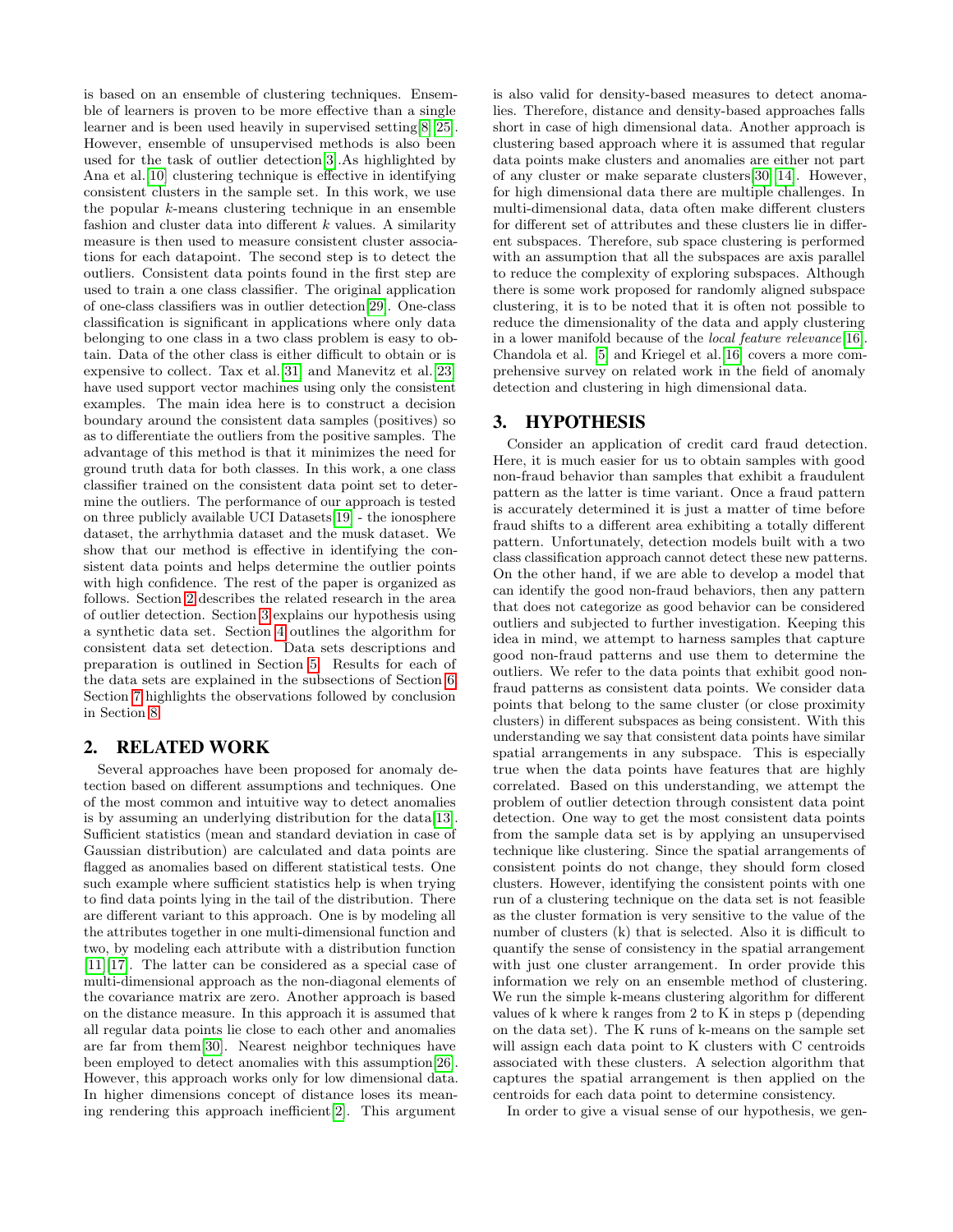Algorithm 1 ConsistentDataSelectionMethod

<span id="page-2-3"></span>Require:  $\Theta \leftarrow$  dataset AvgSimScore  $\leftarrow n$  dimensional array  $\theta \leftarrow$  threshold for consistent data selection  $C \leftarrow$  consistent dataset  $I \leftarrow$  inconsistent dataset procedure Run k-means on  $\Theta$  for  $K = \{k_1, k_2, k_3, \ldots, k_k\}$ for  $i = 1...n$  do  $\mathbf{x}_i \sim \Theta = Set(\mathbf{C}_1, \mathbf{C}_2, \mathbf{C}_k)$ , where  $\mathbf{C}_k$  is a centroid of a cluster x belongs to AvgSimScore $(i) = \sum_{l=1}^{l = \binom{k}{2}} cos(C_l, C_{l+1}) / \binom{k}{2}$ if  $AvgSimScore(i) > \theta$  then  $C \leftarrow C \cup \mathbf{x}$ else  $I \leftarrow I \cup \mathbf{x}$ end if end for Train a one class classifier off C Label data points in  $I$  to identify outliers end procedure

erated a synthetic data set with 1000:70 consistent (class 1) to outlier (class 0) data point ratio. We then clustered this data using  $k = 2,5,10,100,500$ . A selection algorithm detailed in the next paragraph, is applied on the centroids of the clusters that each data point belongs to in the K cluster runs. To identify consistency in the spatial arrangement, we measure the vector similarity between the vector centroids to which each data point belongs to across the K cluster runs in the actual feature space. Each data point belongs to 5 clusters from 5 runs of k-means. The cluster centroids of these clusters are considered as vectors in the original feature space. Using the average of the cosine similarity scores between these centroid vectors, we verify to see if there is any centroid that does not fall in the same spatial arrangement. Data points in the sample set are ordered in the descending order of the centroid average similarity scores. The score buckets are as shown in Figure [1.](#page-2-2) Data points belonging to class 1 are prominent in the higher buckets while that of class 0 are clustered in the lower buckets, indicating that the spatial arrangement of the data points of class 1 is indeed consistent. The approach outlined on the synthetic data set helps to identify the consistent sample set that can be used in a one-class classifier to determine the outliers. The data points in the range of 0.8 - 0.1 are then used to train a one class SVM classifier using LIBSVM[\[6\]](#page-5-25) with a polynomial kernel and the default parameters. This model is then applied on the remaining data points (score bucket 0 - 0.7) and the data points that cannot be classified as being similar to the training data are considered outliers. The results on the synthetic data set indicate the potential of the approach and justify our hypothesis that consistent data points do have similar spatial representation and identifying these points using an ensemble clustering approach is a good way to bootstrap samples needed to train an outlier detection model.

# <span id="page-2-0"></span>4. CONSISTENCY DETECTION

Given a set of data points  $\{\Theta = \mathbf{x}_1, \mathbf{x}_2, \mathbf{x}_3 \dots \mathbf{x}_n\}$  that



<span id="page-2-2"></span>Figure 1: Average Similarity score buckets for data points

contain a relatively small sample of outliers  $\{O = \mathbf{o}_1, \mathbf{o}_2, \mathbf{o}_3\}$ .  $\{o_m\}$  such that  $m < n$ , the goal is to effectively identify the outlier pool. Each data point can have multiple attributes and each attribute is denoted by  $n_{ij}$  where i is the data point index and  $j$  is the attribute index. A consistent data point set is determined using an ensemble of  $k$ -means clusters,  $K$  $=\{k_1,k_2,k_3... k_k\}$ . The value of k ranges from a small number to a large number where the largest run  $k_k \leq n$ , the sample size. Each data point, after running the suit of  $k$ -means clusters, will belong to  $k$  clusters with  $C$  centroids where  $C = \{c_1, c_2, \dots, c_k\}$ . Based on our hypothesis, identifying consistent data points depend on identifying consistent clusters.

Since distance or density measure is ill defined in high dimensional space, we consider centroids as vectors in the actual feature/attribute space or in subspace and measure the similarity of the two centroid points based on vector similarity scores. For each data point, consistency is determined by estimating the average similarity of the centroids it belongs to.

$$
AvgSimScore = \sum_{i=1}^{i = {k \choose 2}} cos(C_i, C_{i+1}) / {k \choose 2}
$$

where  $\cos$  is the cosine similarity metric and  $C_i$  is the vector centroid of cluster i. If the average similarity score for a data point is very high (closer to 1) then the centroids are very close to each other, and the data point is considered to be consistent. Algorithm [1](#page-2-3) highlights all the steps of consistent data selection method.

#### <span id="page-2-1"></span>5. EXPERIMENTS

The motivation for this approach comes from trying to identify fraudulent consumers on an e-Commerce platform. On a data set that contains transactions for a given day, identifying fraudulent patterns is not easy. Each time the e-Commerce company introduces new consumer aided features or imposes restrictions on certain transactional behaviors, the good behavior pattern also exhibits a change and opens new doors and avenues for consumers to misuse and abuse the platform. It is not only important to detect the fraudulent transactions but also detect this shift in good behavior. Since there is no access to training data for either of the cases, we have to rely on unsupervised techniques that help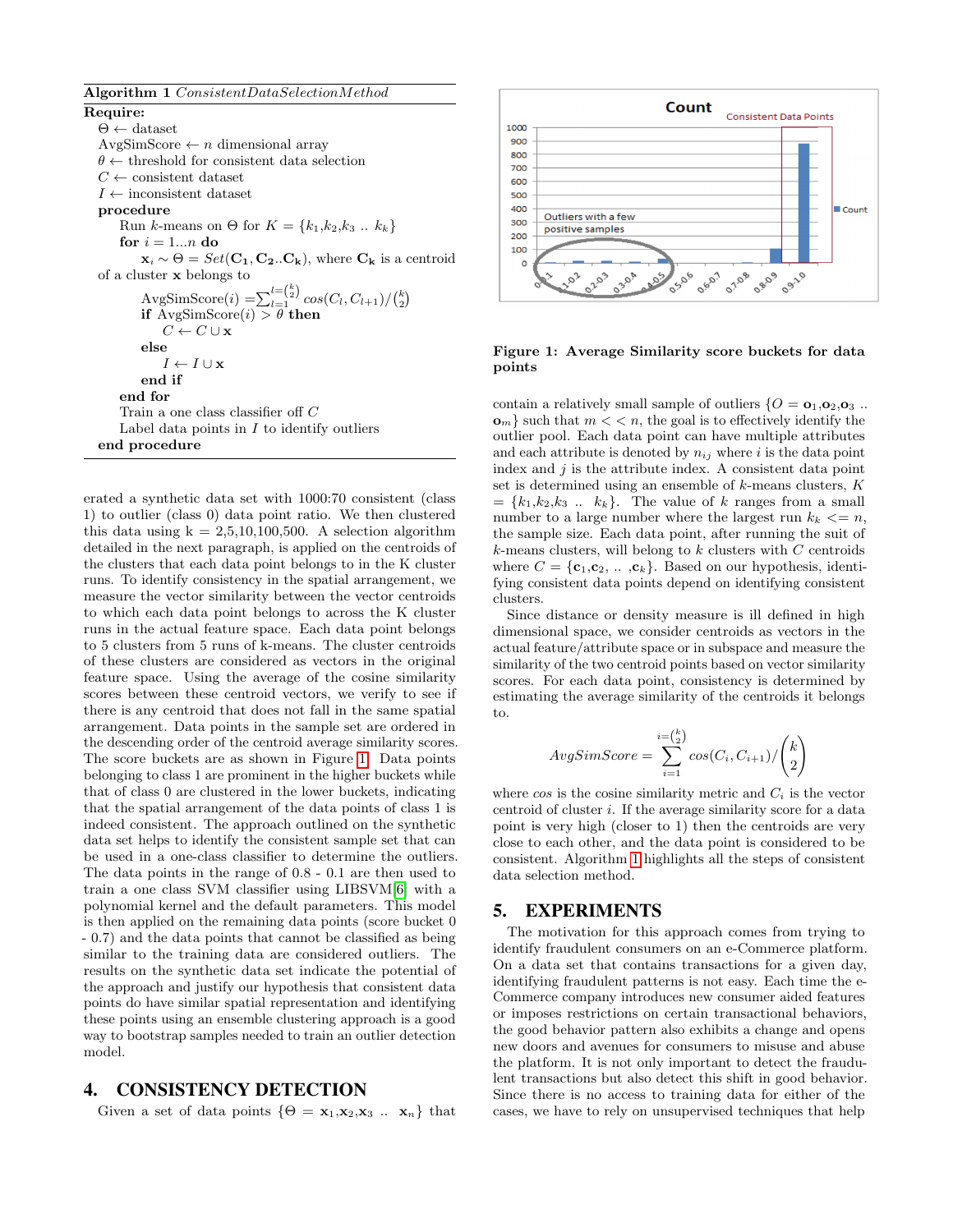bootstrap sampled to build further sophisticated learning models. Our algorithm shows tremendous potential in detecting transactions exhibiting good behavior and likely so, on applying it on a day's worth of transaction details, we obtained a good clean sample set. We also observed that the samples in the lower score buckets, had higher recall for fraudulent transactions. Due to the sensitivity of the data set, these results cannot be quantified in this paper. However in order to showcase the goodness of this technique, we apply this method on three publicly available data sets from the UCI machine learning repository.

#### 5.1 Data Sets Descriptions and Preparation

UCI machine learning repository provides access to many data sets. We selected three datasets - the Ionosphere dataset<sup>[1](#page-3-1)</sup>, the Arrhythmia dataset<sup>[2](#page-3-2)</sup> and the Musk dataset<sup>[3](#page-3-3)</sup>. Though the primary task for these datasets is classification, we group certain class instances together and attempt this as an outlier detection task. The selection of the outlier set can be done in many ways. One way is to select the outliers based on the feature distribution. Another way is to simply group classes that have instances less than certain threshold as outliers. In this work, for datasets with multiple classes, we group classes that occur in less than 5% of the data set and consider them as outliers. Those with just two classes, class with lower number of instances are considered outliers. The first set we tested with is the Ionosphere data set. It contains 351 instances with 34 attributes that help in determining if there exists some type of structure in the ionosphere. This data set was set up as a two class classification problem where the positive labels indicate that the signals were successful in identifying a structure in the ionosphere and negative labels indicate that the signals passed through the ionosphere and were not sensitive to the free electrons. There are 225 positive instances and 126 negative instances. The Arrhythmia data set has 279 attributes corresponding to different measurements of physical and heart rate characteristics which are useful in diagnosing arrhythmia. The data set has 16 classes out of which 3 have zero entries. We group together classes 3,4,5,7,8,9,14 and 15 into the outlier set and group 1,2,6,10 and 16 into the consistent data set. With this grouping we now have and 386 consistent samples and 66 outlier samples. Another observation with this data set is that there exist many consistent samples with errors in the values, especially in recording the height and weight of a candidate sample. This may affect the results. However, we do not perform any sanity check on the data but use it as is in the algorithm run. The third data set on which we ran our experiments is the Musk data set. This data set contains 6598 instances with 168 attributes. The attributes describe the molecular structure that helps categorize each instance into musk or non-musk category. There are 39 musk classes and 63 non- musk classes that are collapsed into two classes respectively. This gives us 1017 non-musk instances and 5581 musk instances, with the latter considered as outliers.

## <span id="page-3-0"></span>6. RESULTS

In this section we discuss the performance of our algorithm on each of the data sets, both in consistent data detection



<span id="page-3-5"></span>Figure 2: Average similarity score of the centroids of the Ionosphere data points. X-Axis is the count of data points available and Y-Axis is the score

| Data Set          | Data Split <sup>4</sup> | $#$ Positives | $\#$ Negative |
|-------------------|-------------------------|---------------|---------------|
| Consistent Pool   | $=0.1$                  | 135           |               |
| Inconsistent Pool | 0.1                     | 90            | 109           |

<span id="page-3-6"></span>Table 1: Distribution of Ionosphere Dataset in the Split Buckets

and one-class classification.

#### 6.1 Ionosphere Dataset

The ionosphere data set contains a good mix of positive and negative samples. As mentioned before, in this experiment we consider the negative samples as outliers. In order to detect the consistent data points, the ensemble kmeans clustering technique is applied on this data set with k  $=10,15,20,25,30,50,100,150,200,300$ . Each data point is assigned to 10 centroids. Figure [2](#page-3-5) shows the average similarity score range for the centroids of each data point sorted in the descending order of the similarity score. Based on the above figure, we select all points with average score  $\geq$  = 0.1 threshold and consider them as consistent data points. The distribution of the samples is as shown in table [1.](#page-3-6) The distribution indicates that samples  $\geq$  0.1 score are indeed very consistent as majority of them have positive labels. Another observation is that the samples that are  $\lt$  0.1 though have many positive samples are predominantly outliers. If this outlier set belonged to a sensitive task such as credit card fraud or e-Commerce fraud detection, then sending the entire set for manual review can work for high detection hit rate.

The second step is to extract the 109 outliers from the < 0.1 subset. This is done using the one-class classification approach. We explored two ways of determining the outliers. In the first approach we learn a multivariate Gaussian distribution over the consistent data set. For each data point in the inconsistent set, the distance from the Gaussian is calculated using the Mahalanobis distance measure[\[22\]](#page-5-26). If this distance is greater than a predetermined threshold, then the data point is be flagged as an outlier. This method identified 60 true positive outliers but also identified 30 false positives. In our second approach we used the one class classifier with

<span id="page-3-1"></span><sup>1</sup>[http://archive.ics.uci.edu/ml/datasets/Ionosphere](#page-0-0)

<span id="page-3-2"></span><sup>2</sup>[http://archive.ics.uci.edu/ml/datasets/Arrhythmia](#page-0-0)

<span id="page-3-3"></span><sup>3</sup>[http://archive.ics.uci.edu/ml/datasets/Musk+\(Version+2\)](#page-0-0)

<span id="page-3-4"></span><sup>&</sup>lt;sup>4</sup>based on average similarity score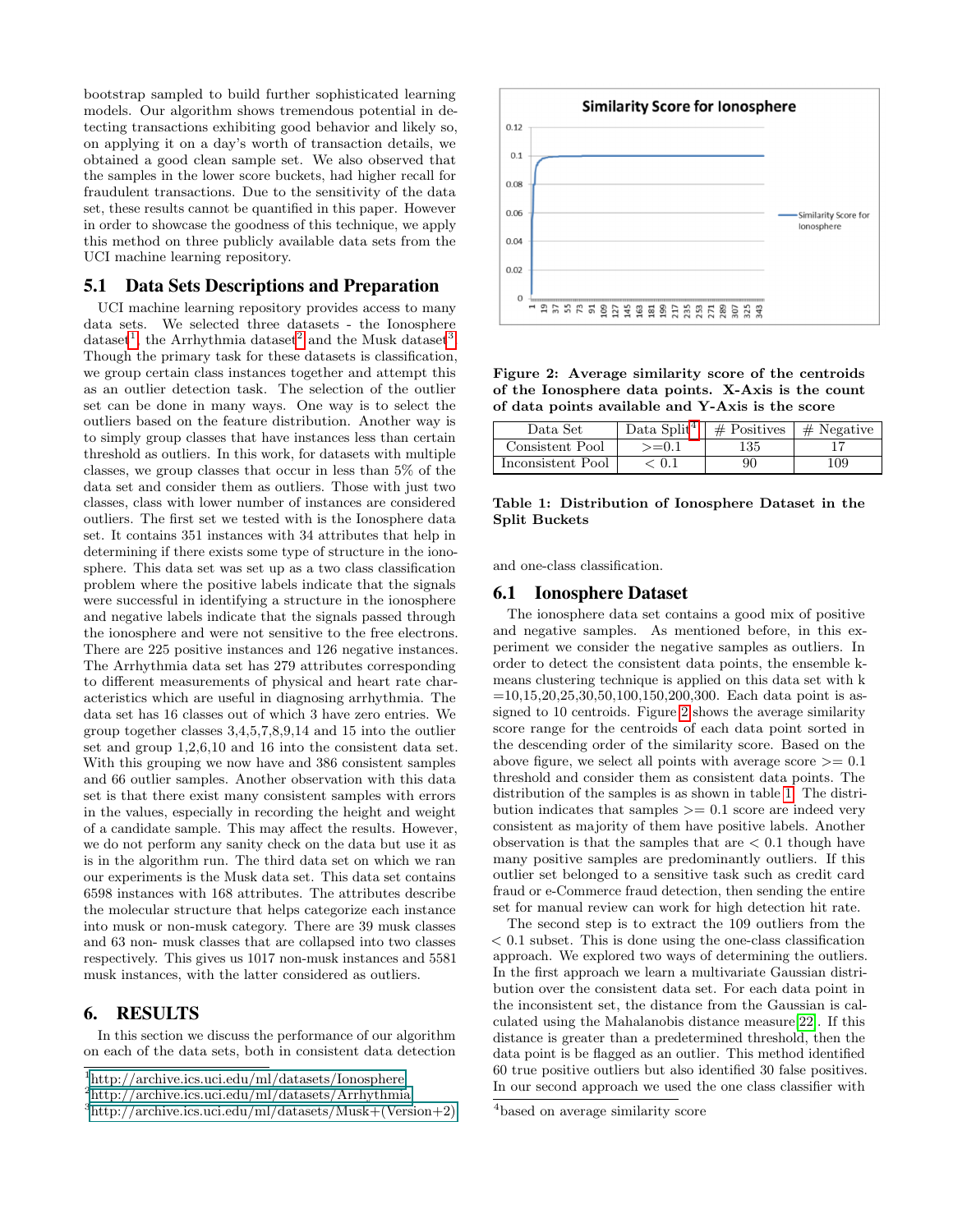

<span id="page-4-2"></span>Figure 3: Average similarity score of the centroids of the Arrhythmia data points. X-Axis is the count of data points available and Y-Axis is the score

| Data Set          | Data Split <sup>5</sup> | $#$ Positives | $\#$ Negative |
|-------------------|-------------------------|---------------|---------------|
| Consistent Pool   | >0.95                   | 275           |               |
| Inconsistent Pool | $\epsilon = 0.95$       | 111           | 45            |

<span id="page-4-3"></span>Table 2: Distribution of Arrhythmia Dataset in the Split Buckets

a polynomial kernel provided by LIBSVM. This classifier was trained on the consistent data set. When applied on the inconsistent data pool, we were able to successfully identify 87 outliers with only 17 false positives.

## 6.2 Arrhythmia Dataset

The arrhythmia data set was set up to be a multi class classification problem. However, as mentioned before we have modified this data set for outlier detection. Several of the classes that are collapsed to fall in the outlier bucket have very few instances, and in some case as low as 2. Since our interpretation of outliers is simply based on the number of instances, the performance of our approach on the modified data set is not as good but yet shows promise. Also there are erroneous attribute entries in the positive samples. This adds to the challenge. The first step of generating consistent data set is executed with an ensemble of  $k=5,6,8,10,12,14,16,20,25,30,50,100$ . The average similarity scores on the centroids thus assigned are sorted in the descending order and the distribution plot is as shown in Figure [3.](#page-4-2)

We select a threshold of 0.95 based on the figure above and consider all the data samples with average similarity scores > 0.95 as consistent data points. The distribution of the samples in the pool after selection is as shown in table [2.](#page-4-3)

The consistent data set that was extracted shows promise in that the set has very few samples from the outlier set. However, there still is a large set of consistent samples in the inconsistent data pool. On careful examination of the actual negative samples in the inconsistent data pool, we notice that instances of classes (7,8,9,14 and 15) that are very sparse in the data set, the clear outliers, exist in this set. To further sanitize the inconsistent pool, we apply the consistent sample trained one class classifier on the in consistent set. All of the



Figure 4: Average similarity score of the centroids of the Musk data points. X-Axis is the count of data points available and Y- Axis is the score

<span id="page-4-5"></span>

| Data Set          | Data Split <sup>6</sup> | $#$ Positives | $\pm$ Negative |
|-------------------|-------------------------|---------------|----------------|
| Consistent Pool   | >0.4                    | 5538          |                |
| Inconsistent Pool | $\epsilon = 0.4$        |               | 1017           |

Table 3: Distribution of Musk Dataset in the Split Buckets

negative samples were classified as outliers.

However there were a considerable number of positives as well that were classified as outliers. Careful examination of some of these misclassified positive samples indicates that they are samples that have egregious attribute values.

### 6.3 Musk Dataset

The musk data set, though set up for a multi-class classification problem, can be easily formulated as a two class problem of identifying musk and non-musk samples, with non-musk samples being the outliers. Our first step of generating the consistent data set. We apply the ensemble k-means technique with  $k = 10, 15, 20, 25, 30, 50, 100, 150, 200, 300,$ 500, 800, 1000, 1500. On sorting the data points in the descending order of their average similarity score computed from the centroids they belong to in each of these clustering steps, we select a threshold of 0.4.

The distribution of the samples on splitting the data with the selected threshold is as shown in table [3](#page-4-5) and the efficacy of the method is clearly evident. Here the consistent pool accommodates most of the positive samples. The inconsistent pool has all of the negative samples (outliers) and very few positive samples. If this task were to be a very sensitive task of outlier detection, then subjecting the inconsistent data pool for manual review will be very useful. However, in order to extract only the outlier samples from the inconsistent pool, similar to what was done for the ionosphere and the arrhythmia data set, we train a one class classifier using a polynomial kernel and apply the learnt model to the inconsistent pool. This model was able to detect all of the outlier points and had only 15 positives being considered as outliers.

## <span id="page-4-0"></span>7. OBSERVATIONS

<span id="page-4-4"></span><sup>6</sup>based on average similarity score

<span id="page-4-1"></span><sup>5</sup>based on average similarity score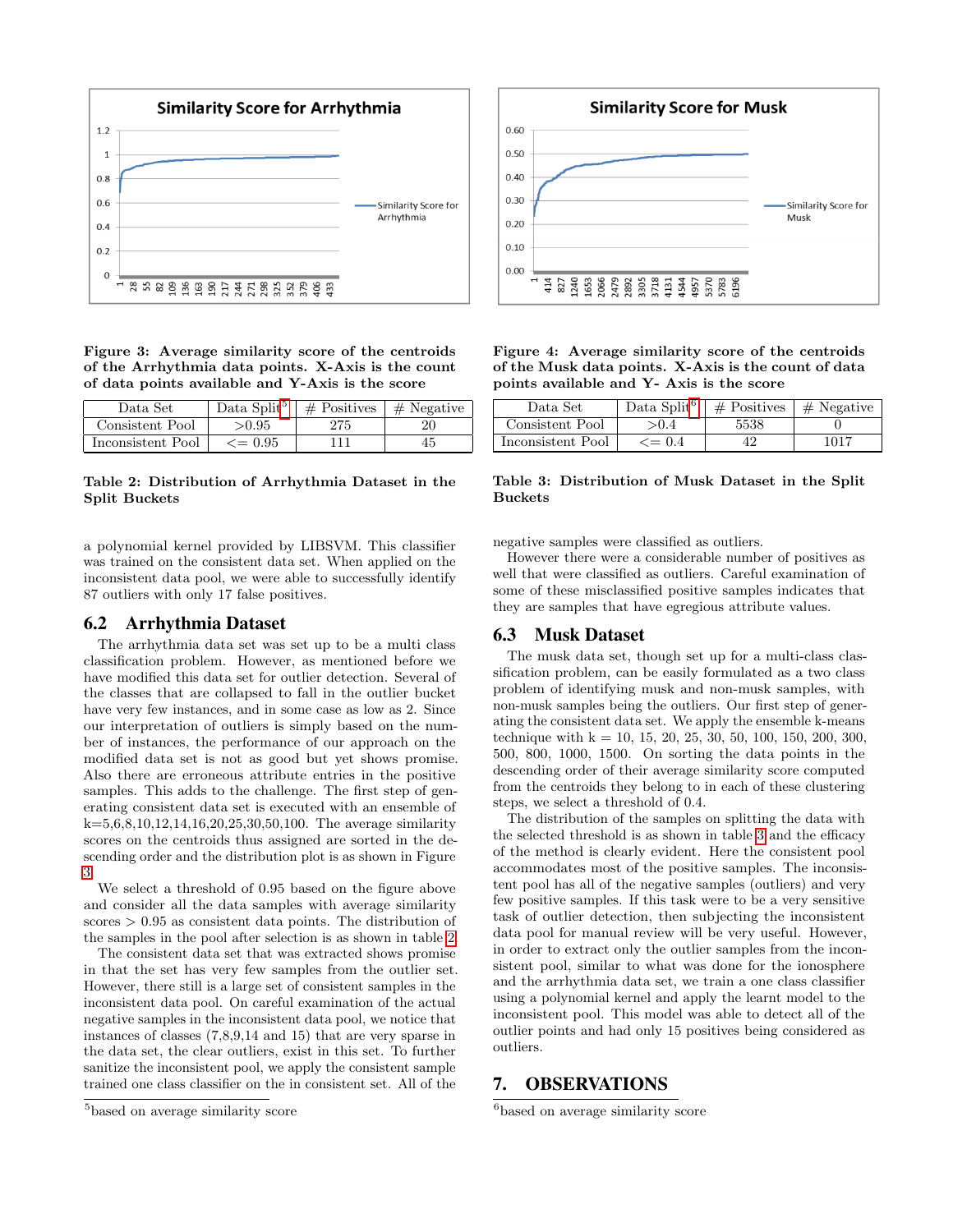The algorithm to detect consistent data points is very sensitive to the variations of k that is used in the ensemble. If we do not use a good low value of k, then by the inherent goodness of the clustering algorithm in a given feature space, we will find distinct clusters that are outliers. This will affect the similarity measure calculation as the centroids of outliers will always be in a similar spatial arrangement and hence will be considered consistent. If a good range of k values is applied for clustering, then the benefit of our approach becomes clearly evident. One advantage of our method is that very easily we can bootstrap a very good quality inconsistent set that can be further processed to identify the outliers. We can also use the average similarity score as a ranking measure to select buckets of inconsistent sample sets that can be processed individually. The main benefit of our approach is that we do not require any apriori knowledge of data distributions that other statistical methods need, making it very discover outlier and consistent behavioral patterns.

# <span id="page-5-17"></span>8. CONCLUSION

In this paper we propose a method that shows tremendous potential in identifying outliers, especially in a scenario when training data is not available for either the consistent data set or the outlier set. The method focuses on extracting consistent data points from the set rather than extracting the outliers. The byproduct is a relatively clean set of outliers. In order to further improve the precision of outliers that are extracted we propose the use of a one-class classifier. This classifier is trained on the selected consistent data set and applied on rest of the sample pool. The goodness of this method is that it helps to quickly bootstrap samples in both the outlier set as well as the consistent data set, and these samples can be used to understand the behavioral patterns.

#### 9. REFERENCES

- <span id="page-5-0"></span>[1] E. Acuna and C. Rodriguez. A meta analysis study of outlier detection methods in classification.
- <span id="page-5-21"></span>[2] C. C. Aggarwal, A. Hinneburg, and D. A. Keim. On the surprising behavior of distance metrics in high dimensional space. Springer, 2001.
- <span id="page-5-13"></span>[3] C. C. Aggarwal and S. Sathe. Theoretical foundations and algorithms for outlier ensembles. ACM SIGKDD Explorations Newsletter, 17(1):24–47, 2015.
- <span id="page-5-2"></span>[4] V. Barnett and T. Lewis. Outliers in Statistical Data. Wiley Series in Probability & Statistics. Wiley, 1994.
- <span id="page-5-24"></span>[5] V. Chandola, A. Banerjee, and V. Kumar. Anomaly detection: A survey. ACM Comput. Surv., 41(3):15:1–15:58, July 2009.
- <span id="page-5-25"></span>[6] C.-C. Chang and C.-J. Lin. Libsvm: A library for support vector machines. ACM Trans. Intell. Syst. Technol., 2(3):27:1–27:27, May 2011.
- <span id="page-5-7"></span>[7] N. V. Chawla, N. Japkowicz, and A. Kotcz. Editorial: Special issue on learning from imbalanced data sets.  $SIGKDD$  Explor. Newsl.,  $6(1):1-6$ , June 2004.
- <span id="page-5-11"></span>[8] T. G. Dietterich. Ensemble methods in machine learning. In International workshop on multiple classifier systems, pages 1–15. Springer, 2000.
- <span id="page-5-3"></span>[9] T. Fawcett, Foster, and F. Provost. Adaptive fraud detection. Data Mining and Knowledge Discovery, 1:291–316, 1997.
- <span id="page-5-14"></span>[10] A. L. N. Fred. Finding consistent clusters in data partitions. In Proceedings of the Second International Workshop on Multiple Classifier Systems, MCS '01, pages 309–318, London, UK, UK, 2001. Springer-Verlag.
- <span id="page-5-19"></span>[11] F. E. Grubbs. Procedures for detecting outlying observations in samples. Technometrics, 11(1):1–21, 1969.
- <span id="page-5-1"></span>[12] D. M. Hawkins. *Identification of outliers*, volume 11. Springer.
- <span id="page-5-18"></span>[13] P. S. Horn, L. Feng, Y. Li, and A. J. Pesce. Effect of outliers and nonhealthy individuals on reference interval estimation. Clinical Chemistry, 47(12):2137–2145, 2001.
- <span id="page-5-22"></span>[14] A. K. Jain and R. C. Dubes. Algorithms for Clustering Data. Prentice-Hall, Inc., Upper Saddle River, NJ, USA, 1988.
- <span id="page-5-4"></span>[15] T. Johnson, I. Kwok, and R. Ng. Fast computation of 2-dimensional depth contours, 1998.
- <span id="page-5-23"></span>[16] H.-P. Kriegel, P. Kröger, and A. Zimek. Clustering high-dimensional data: A survey on subspace clustering, pattern-based clustering, and correlation clustering. ACM Trans. Knowl. Discov. Data, 3(1):1:1–1:58, Mar. 2009.
- <span id="page-5-20"></span>[17] J. Laurikkala, M. Juhola, and E. Kentala. Informal identification of outliers in medical data, 2000.
- <span id="page-5-10"></span>[18] H.-G. Li, G.-Q. Wu, X.-G. Hu, J. Zhang, L. Li, and X. Wu. K-means clustering with bagging and mapreduce. In Proceedings of the 2011 44th Hawaii International Conference on System Sciences, HICSS '11, pages 1–8, Washington, DC, USA, 2011. IEEE Computer Society.
- <span id="page-5-16"></span>[19] M. Lichman. UCI machine learning repository, 2013.
- <span id="page-5-8"></span>[20] A. Loureiro, L. Torgo, and C. Soares. Outlier detection using clustering methods: a data cleaning application. In IN PROCEEDINGS OF THE DATA MINING FOR BUSINESS WORKSHOP, 2004.
- <span id="page-5-6"></span>[21] C.-T. Lu, D. Chen, and Y. Kou. Algorithms for spatial outlier detection. In Data Mining, 2003. ICDM 2003. Third IEEE International Conference on, pages 597–600. IEEE, 2003.
- <span id="page-5-26"></span>[22] P. C. Mahalanobis. On the generalized distance in statistics. Proceedings of the National Institute of Sciences (Calcutta), 2:49–55, 1936.
- <span id="page-5-15"></span>[23] L. M. Manevitz and M. Yousef. One-class svms for document classification. J. Mach. Learn. Res., 2:139–154, Mar. 2002.
- <span id="page-5-5"></span>[24] K. I. Penny and I. T. Jolliffe. A comparison of multivariate outlier detection methods for clinical laboratory safety data. Journal of the Royal Statistical Society: Series D (The Statistician), 50(3):295–307, 2001.
- <span id="page-5-12"></span>[25] U. Porwal, A. Shivram, C. Ramaiah, and V. Govindaraju. Ensemble of biased learners for offline arabic handwriting recognition. In Document Analysis Systems (DAS), 2012 10th IAPR International Workshop on, pages 322–326. IEEE, 2012.
- <span id="page-5-9"></span>[26] S. Ramaswamy, R. Rastogi, and K. Shim. Efficient algorithms for mining outliers from large data sets. In ACM SIGMOD Record, volume 29, pages 427–438. ACM, 2000.